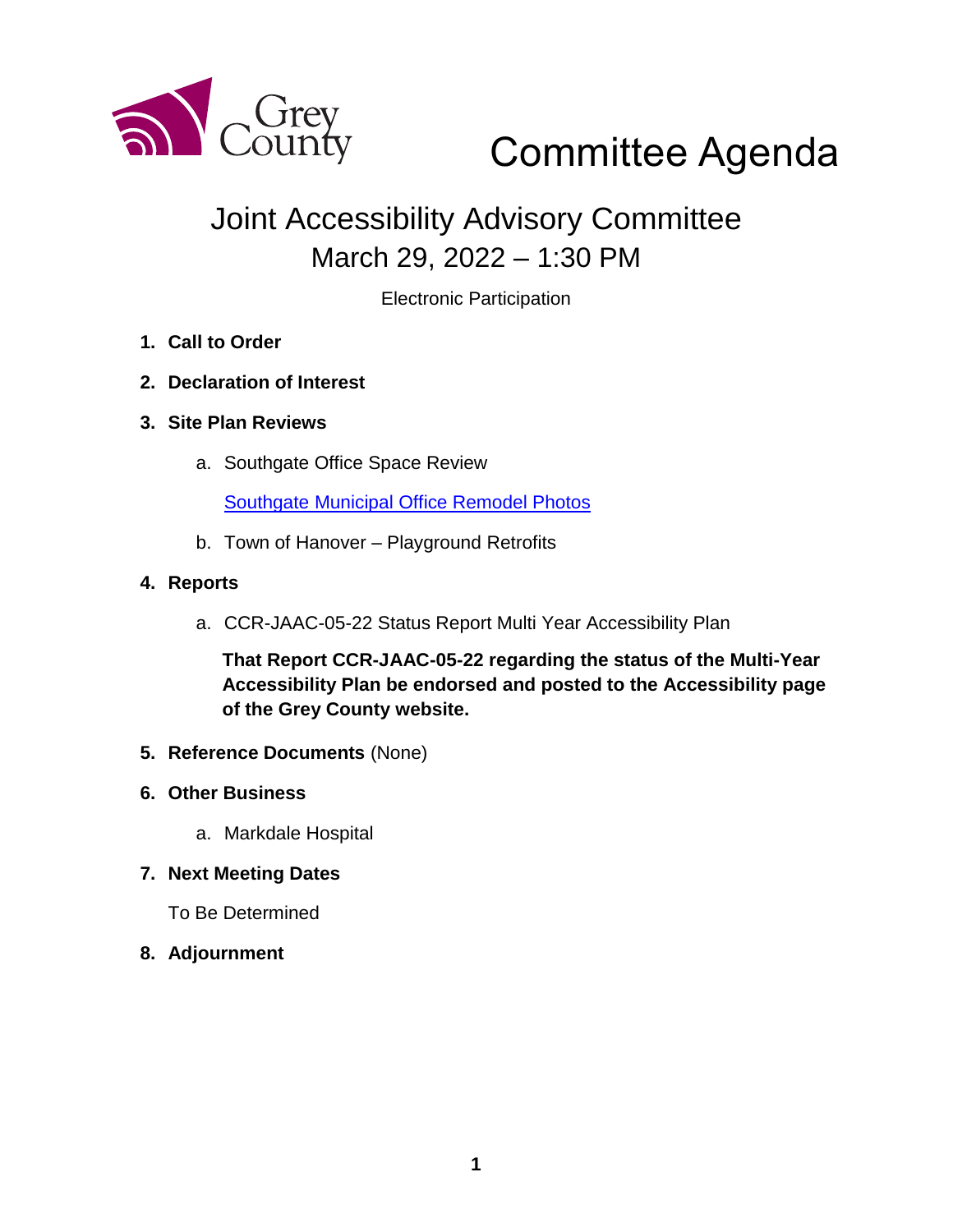**Township of Southgate Phone:** 519-923-2110 **Administration Office Toll Free:** 1-888-560-6607

Dundalk, ON NOC 1B0 **Web:** www.southgate.ca



185667 Grey County Road 9, RR 1 **Fax:** 519-923-9262

Township of Southgate Municipal Space Remodel – Joint Accessibility Committee

Please find below a description of the images submitted for the new space Municipal Office Space in the Township of Southgate Administrative Office, located at 185667 Grey Road 9, Dundalk ON, N0C 1B0. Renovations of the previous Council Chambers at the Township of Southgate Administrative Office were completed to allow for more space in the Municipal Administrative offices to accommodate all staff members.

Image one shows the counter space in the new administrative office space from inside the staff area. The counter is between the wall and Building and By-law Administrative Assistance desk. The counter height is 42" , the counter length is 78 ½" and the counter width is 27".

Image two shows the counter space in the new administrative office space from inside the staff area facing directly at the counter. The counter has 4 drawers and 4 cupboard spaces directly below the drawers for storage.

Image three shows the counter space from the public access doorway and three cubicles for staff workspaces.

Image four shows the counter space facing directly at the counter from the public access space. Looking into the staff work area, there is a door that leads to the hallway for staff access to the rest of the municipal office area.

Respectfully,

Holly Malynyk Legislative and Administrative Assistant Township of Southgate 185667 Grey County Road 9 Dundalk, ON N0C 1B0 [hmalynyk@southgate.ca](mailto:hmalynyk@southgate.ca)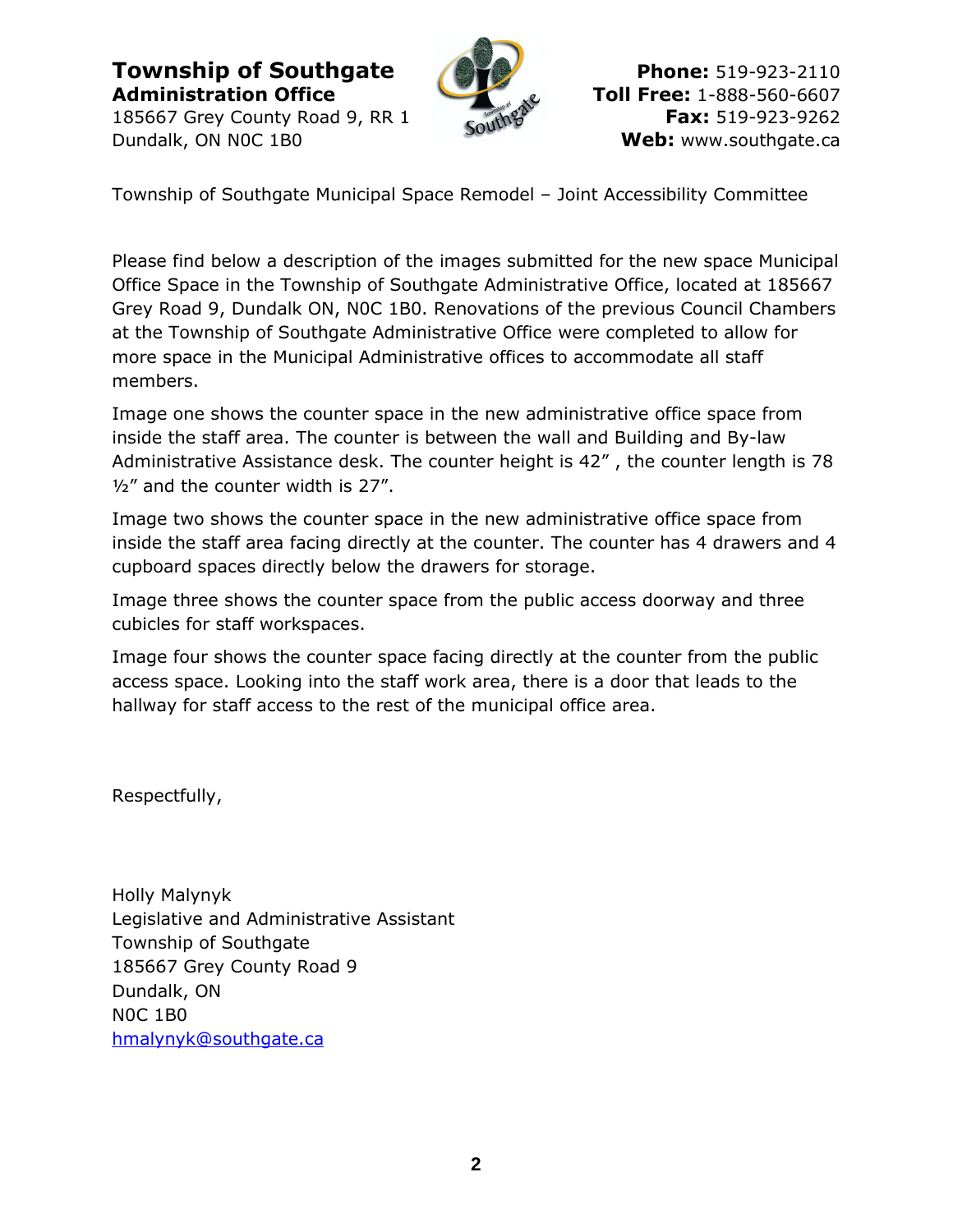

#### **STAFF REPORT TO GREY COUNTY JOINT ACCESSIBILITY ADVISORY COMMITTEE**

**FROM** Sherri Walden, Director of Parks, Recreation & Culture Melissa Hilgendorff, Human Resources Manager

**DATE** March 29, 2022

#### **SUBJECT Town of Hanover Playground Retrofits**

#### **RECOMMENDATION**

- 1. That Report Town of Hanover Playground Retrofits be received; and
- 2. That the Grey County Joint Accessibility Advisory Committee (GCJAAC) provide input for consideration for the design of the updated playgrounds.

#### **BACKGROUND**

The Town of Hanover Parks, Recreation and Culture Advisory Committee completed a review of outdoor Town parks. The committee proposed retrofits of the playgrounds located at Optimist Park and the Kinsmen Ball Park in 2022 and 2023 as a result of the review.

A successful application was made to the Ontario Trillium Foundation (OTF) Community Building Fund to support a retrofit of all equipment at the Optimist Park playground area and most of the equipment at Kinsmen Ball Park.

A Request for Proposal (RFP) including accessibility provisions has been issued with a response due at the beginning of April. Proposals will be required to fulfill the Canadian Children's Playspaces and Equipment; A National Standard of Canada, Canadian Standards Association (CAN/CSA-Z614-14), including Annex H, which speaks to accessibility of playspaces and equipment.

#### **DISCUSSION**

The Town of Hanover wishes to consult the GCJAAC as part of this project and in compliance with the Accessibility for Ontarians with Disabilities Act (AODA). Feedback will be considered when reviewing responses to the RFP and in designing the play spaces.

In compliance with the AODA, the Town of Hanover will incorporate accessibility features including sensory and active play components into the design, as well as a stable ground surface in and around the play area.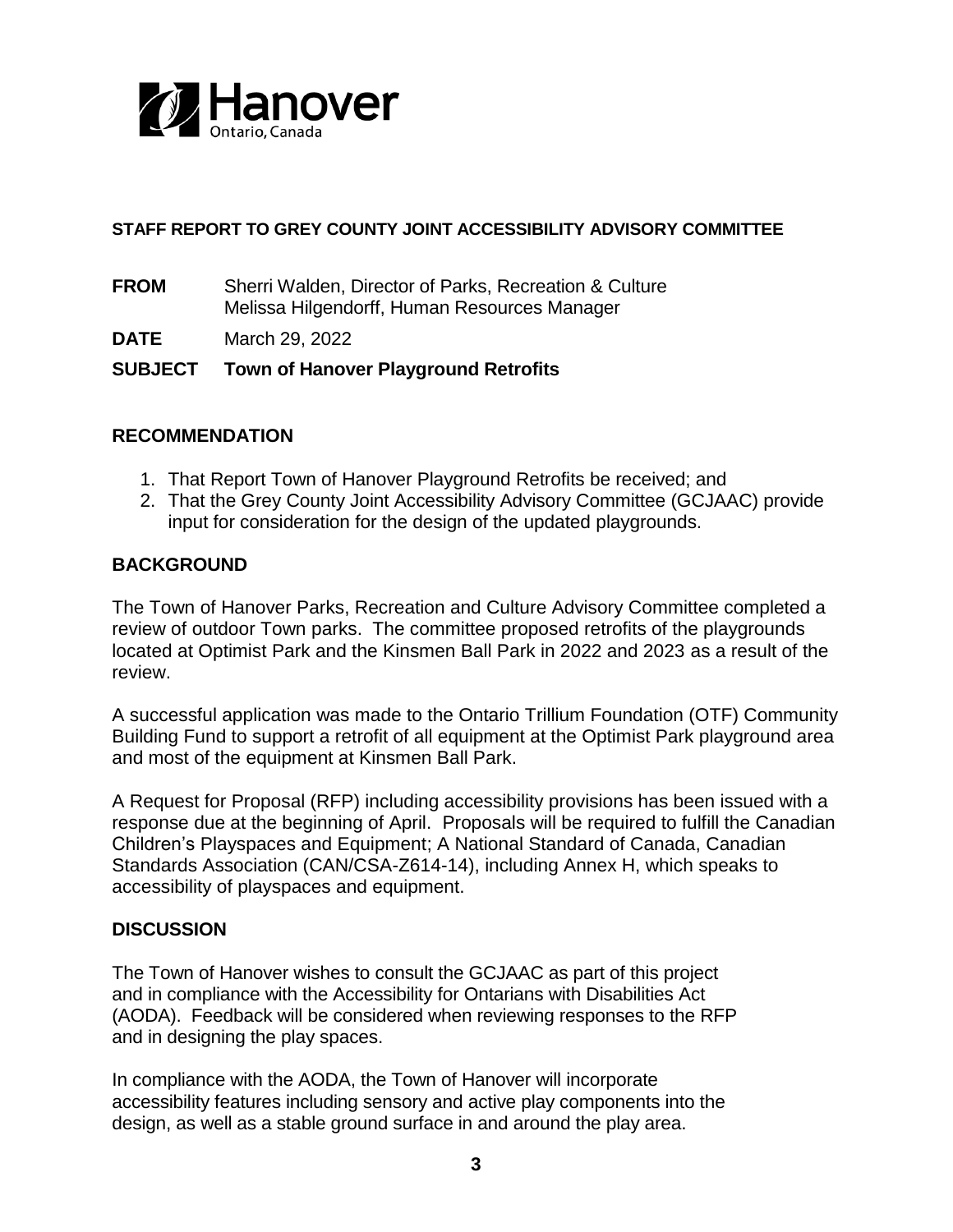It is anticipated the submitted playground designs will include a variety of equipment but not necessarily items from all categories listed below. Hanover is specifically seeking the GCJAAC's suggestions for possible equipment or other considerations with respect to the following categories:

- a) Sensory play equipment
- b) Ground level play elements
- c) Swing units
- d) Creative play and motion elements
- e) Stationary activity panels
- f) Social interaction or interactive play elements
- g) Active play elements such as slides, balancing, overhead play, and climbing
- h) Other

SITE LAYOUTS

#### **Optimist Park Playground 253 4th Street Crescent**

This playground is in a mature neighbourhood with a connecting trail link to a new residential development. The existing precinct size is 404 square metres with a wood fibre surface and is located in the westerly section of the property. The edge of the area is comprised of engineered wood fibre with rolled sod.

An aerial view of the existing park layout is depicted below. It is comprised of four separate play features placed to create a square shape with some green space between the feature and in the middle of the features.

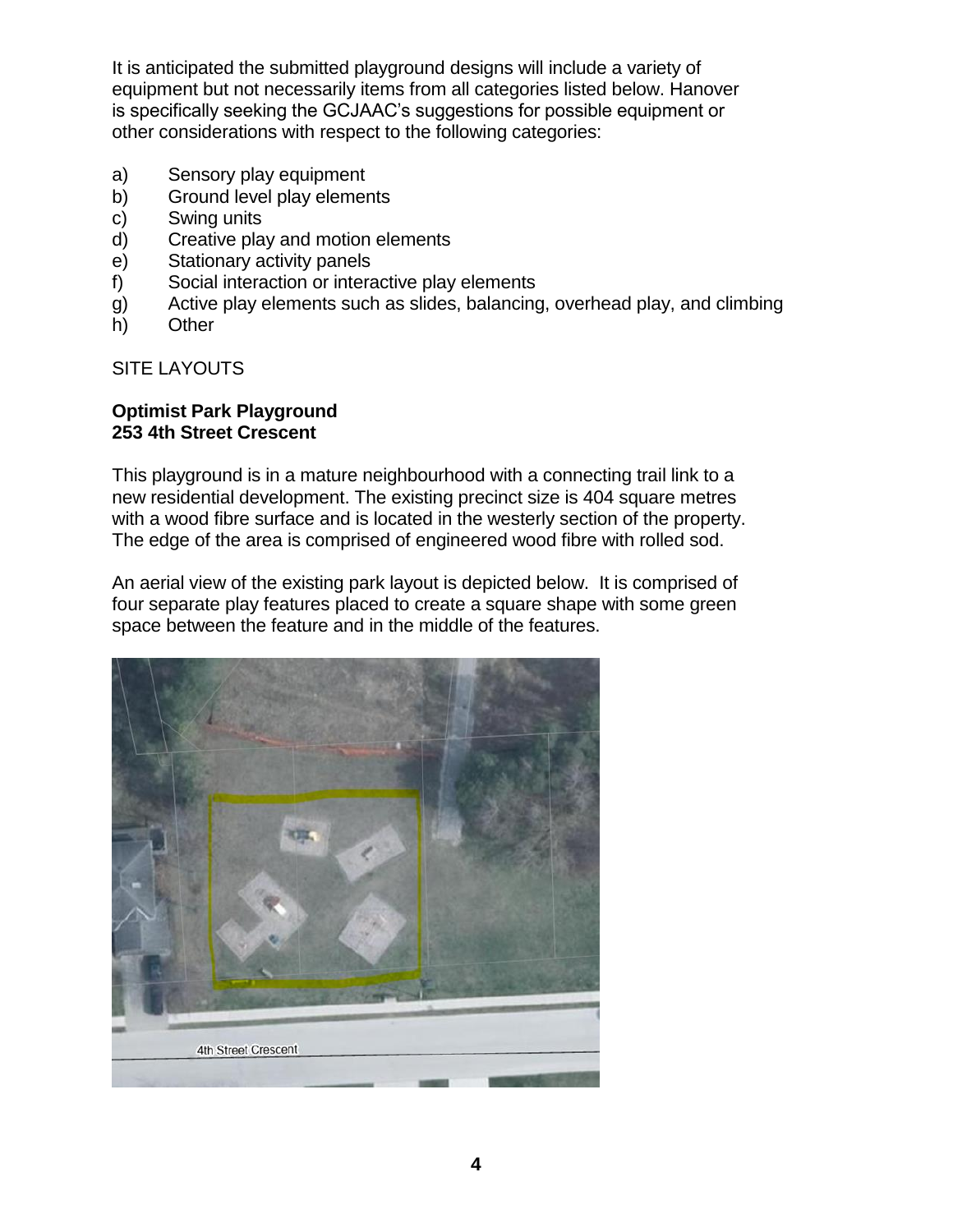#### **Kinsmen Ball Park Playground 310 17th Avenue Hanover, ON, N4N**

This playground is part of a site that includes three ball diamonds and a covered pavilion with indoor washrooms. The existing precinct size is 632 square metres with a wood fibre surface and is located in the westerly section of the property. The edge of the area is comprised of engineered wood fibre with rolled sod.

An aerial view of the existing park layout is depicted below. The play area is currently set in the southwest corner of the property. It is comprised of four play structures. One small structure is located in the northeast area of the playground. A larger structure is located in the southwest area and the two other structures are near the middle in addition to green space.

The Town of Hanover thanks the GCJAAC for their time, consideration and assistance.



Respectfully submitted,

heri Walden

Sherri Walden Director of Parks, Recreation and Culture

Concurrence,

 $lldiij$ 

Melissa Hilgendorff HR Manager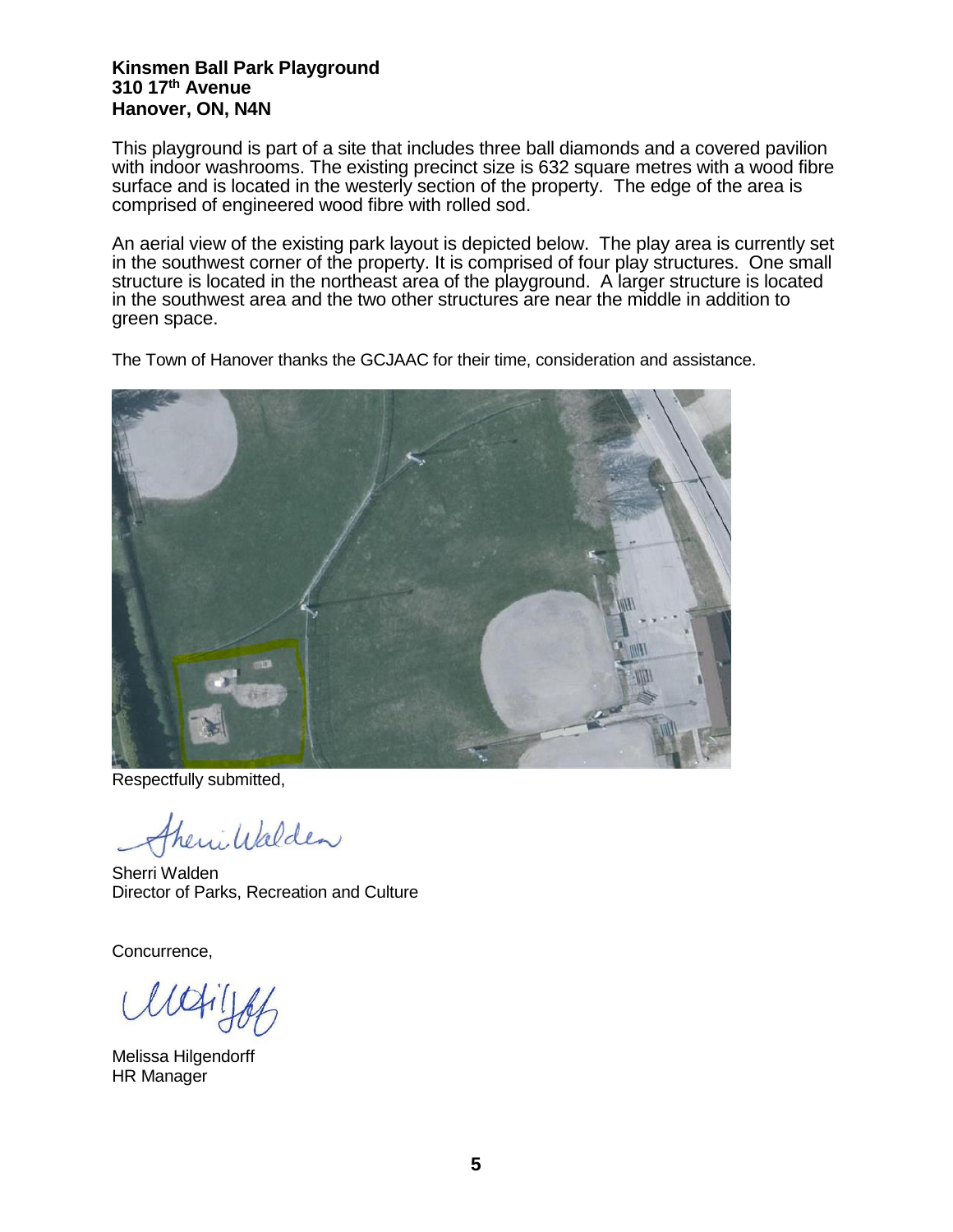

# Committee Report

| To:                         | Chair Sholtz and Members of the Grey County Joint<br><b>Accessibility Advisory Committee</b> |
|-----------------------------|----------------------------------------------------------------------------------------------|
| <b>Committee Date:</b>      | March 29, 2022                                                                               |
| <b>Subject / Report No:</b> | CCR-JAAC-05-22                                                                               |
| Title:                      | Multi-Year Accessibility Plan Status Report                                                  |
| Prepared by:                | Kathie Nunno, Administrative & Accessibility Coordinator                                     |
| <b>Reviewed by:</b>         | Heather Morrison, Clerk                                                                      |
| Lower Tier(s) Affected:     | Georgian Bluffs, Grey Highlands, Hanover, Southgate, Blue<br>Mountains, West Grey            |
| Status:                     |                                                                                              |

# Recommendation

**1. That Report CCR-JAAC-05-22 regarding the status of the Multi-Year Accessibility Plan be endorsed and posted to the Accessibility page of the Grey County website.**

# Executive Summary

The Grey County 2018 – 2022 multi-year accessibility plan is a living document that is reviewed annually and modified as necessary. Legislation requires the plan to be reviewed and updated at least once every five years. The plan is due for review and update this year and an updated draft multi-year plan will be presented for consideration in the fall.

This report provides an annual status update on the plan implementation over the past 18 months. The changes made to service provision and operations during COVID have, in many cases, resulted in improvements to accessibility.

# Background and Discussion

## General

## Reporting

The 2021 Accessibility Compliance Report was submitted on December 2, 2021, and confirmation ACR-82793 was received. The compliance status was noncompliant in two areas: website and conventional transportation.

Grey County is as compliant as it can possibly be currently with website requirements. It isn't possible to verify daily compliance due to the number of documents uploaded to the websites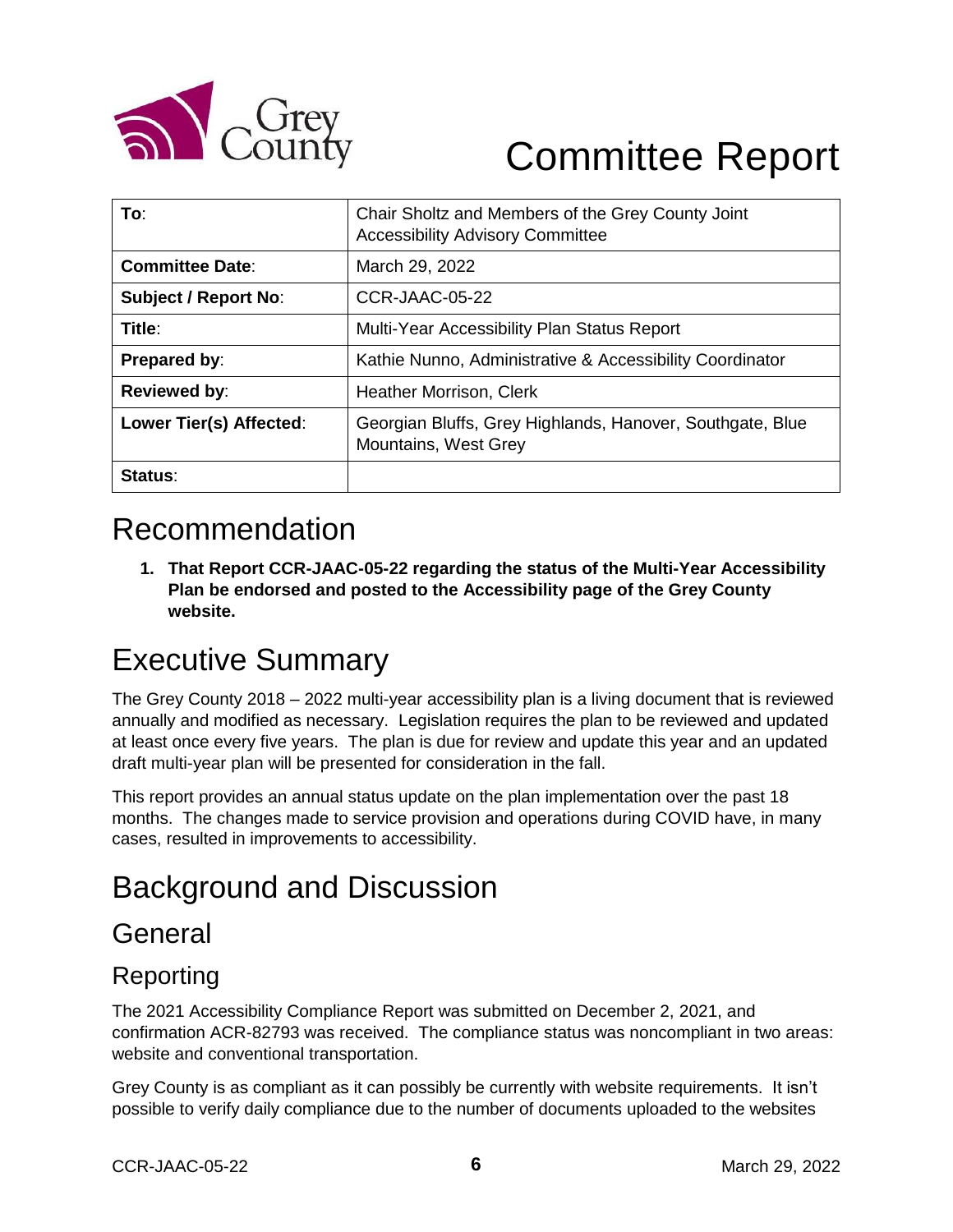daily. It is a challenge to remediate PDF documents to make them compliant and a large portion of documents uploaded to Grey County's websites are PDFs converted from accessible Microsoft Word documents. Grey County continually strives to improve website accessibility and is currently redeveloping the main grey.ca website. Time and resources are invested in having this site completed in 2022 with a heavy focus on being accessible and compliant with WCAG requirements.

The Grey Transit Route ("GTR") vehicles don't have electronic announcements or fully accessible features. Accessible rides are booked with other providers to follow the GTR vehicle as needed. Drivers verbally announce next stops. High-visibility next-stop signs are used on all vehicles. A communications strategy is being developed.

The Ministry for Seniors and Accessibility directs non-compliant organizations to become compliant and then re-submit the report. The website and transit areas of non-compliance are priorities for the updated multi-year accessibility plan.

#### Procurement

- Bonfire's contract management portal was added which provides online and accessible access to vendors and providers.
- Requests for proposals or tenders require that any public materials comply with accessibility legislation.
- Departments and purchasing staff review projects for accessibility opportunities.

## **Training**

- A job-specific accessibility training chart was created that identifies which accessibility training modules need to be completed by each role in the corporation.
- Training documentation is being maintained. There is opportunity to improve the effectiveness of training records.
- Online training was implemented and uses both in-house training videos and sharable AccessForward free training modules.

# Information and Communications Standards

## **Website**

 A comprehensive update to the website is in progress in 2022 that will focus on WCAG compliance.

## Information Technology

- TEAMS software was rolled out just prior to COVID. This provided an excellent platform for staff to meet while working offsite.
- Council chambers was modified to run Zoom video-conferencing meetings in both a dedicated and hybrid model.
- Recorded meeting videos are close-captioned using YouTube and available on Grey County's YouTube channel as well as on the County's website.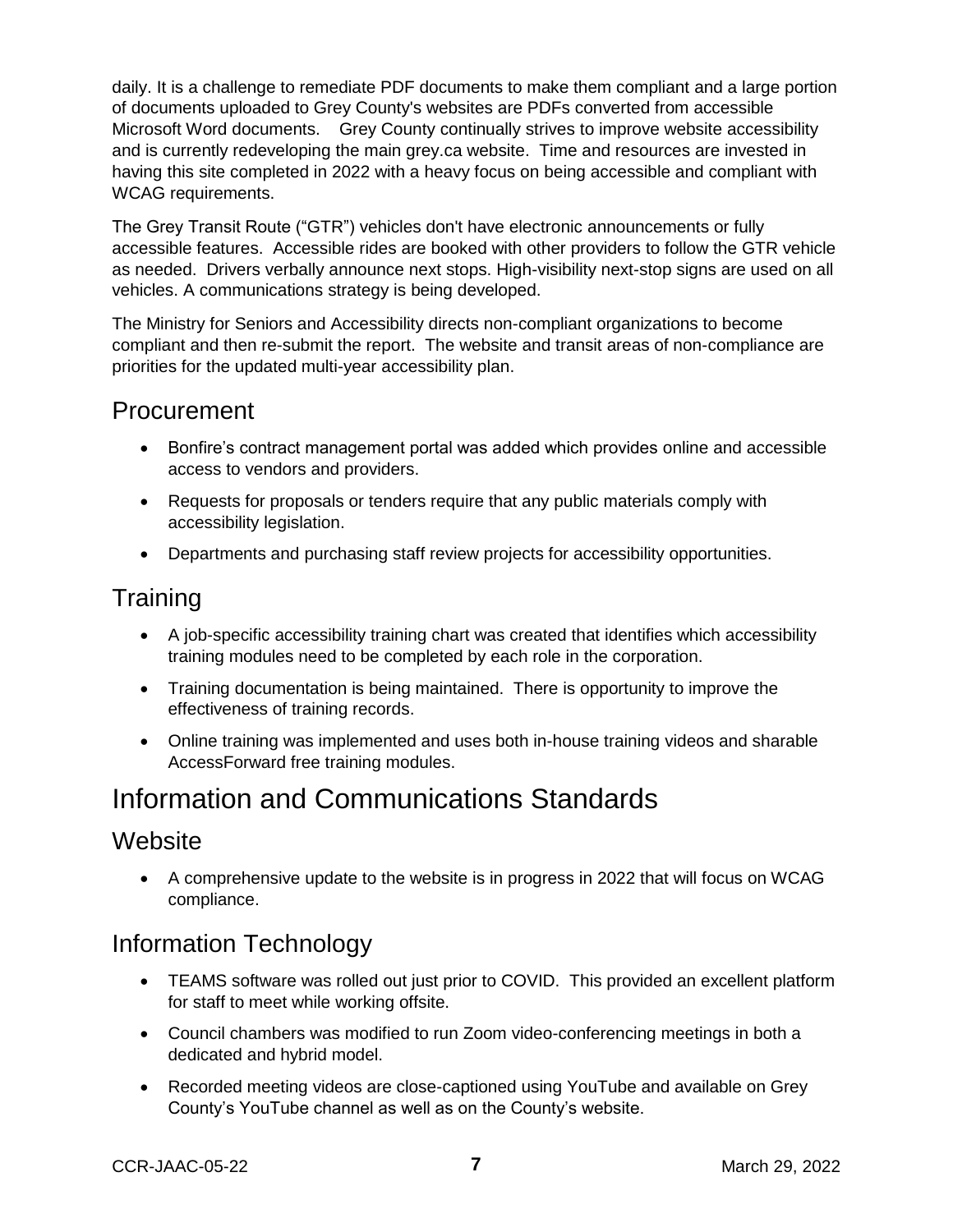# Employment Standard

- During the pandemic, health and safety staff worked with staff members coming back to the office to assess functional ability and make sure that staff are brought back in a safe manner.
- A remote work policy was created including an ergonomic checklist for staff to assess their home workstation. If any issues arose such as a sore back, staff could book a virtual consult with the health and safety manager.

# Transportation Standard

 Upgrades to sidewalks that are attached to Grey County bridges will be presented to the Grey County Joint Accessibility Advisory Committee for review and comment.

## Rural Transportation – GTR (Grey Transit Route)

- Google transit provides information for GTR routes. One requirement for providing this information is that GTR allow walk-on travel.
- GTR is a rare provider of booked travel. The early trips were reserved only and now GTR allows for walk-on riders. This makes it easier for those who find it difficult to reserve a trip. It does make it more challenging for the service to make sure that it has enough space for passengers who have reserved seats. It is an evolving process.
- Multi-use tickets are provided to agencies for their sponsored clients.
- GTR phones are staffed by human beings so there is no frustration in navigating an auto-attendant.
- GTR is working on improved connections with other transit service providers such as GOST, Owen Sound Transit and Collingwood/Blue Mountains Transit.
- The purchase of fully accessible vehicles was cost prohibitive at the early stage of offering a rural transit service. Riders call or email to reserve an accessible ride. GTR books accessible trips through a third-party provider as the conventional transportation vehicles are not fully accessible. While this has proved challenging, no wheelchair accessible trips have been refused.
- Plans are underway to acquire a dedicated wheelchair accessible vehicle for GTR.

# Design of Public Spaces (the built environment)

- The County continues to incorporate accessible features in renovations and upgrades to facilities. Ontario Building Code requirements are followed, and consideration is given to barrier-free, auditory, and visual design features.
- Grey Roots Museum and Archives consulted with the Grey County Joint Accessibility Advisory Committee (JAAC) to plan a gallery refresh. Considerations include smooth surfaces for walking and wheeled devices, and type fonts and contrast for visual components, lighting, and sound.
- The age-friendly strategy has elements that dovetail with accessibility requirements. The strategy was presented to the JAAC, and staff will work together on the shared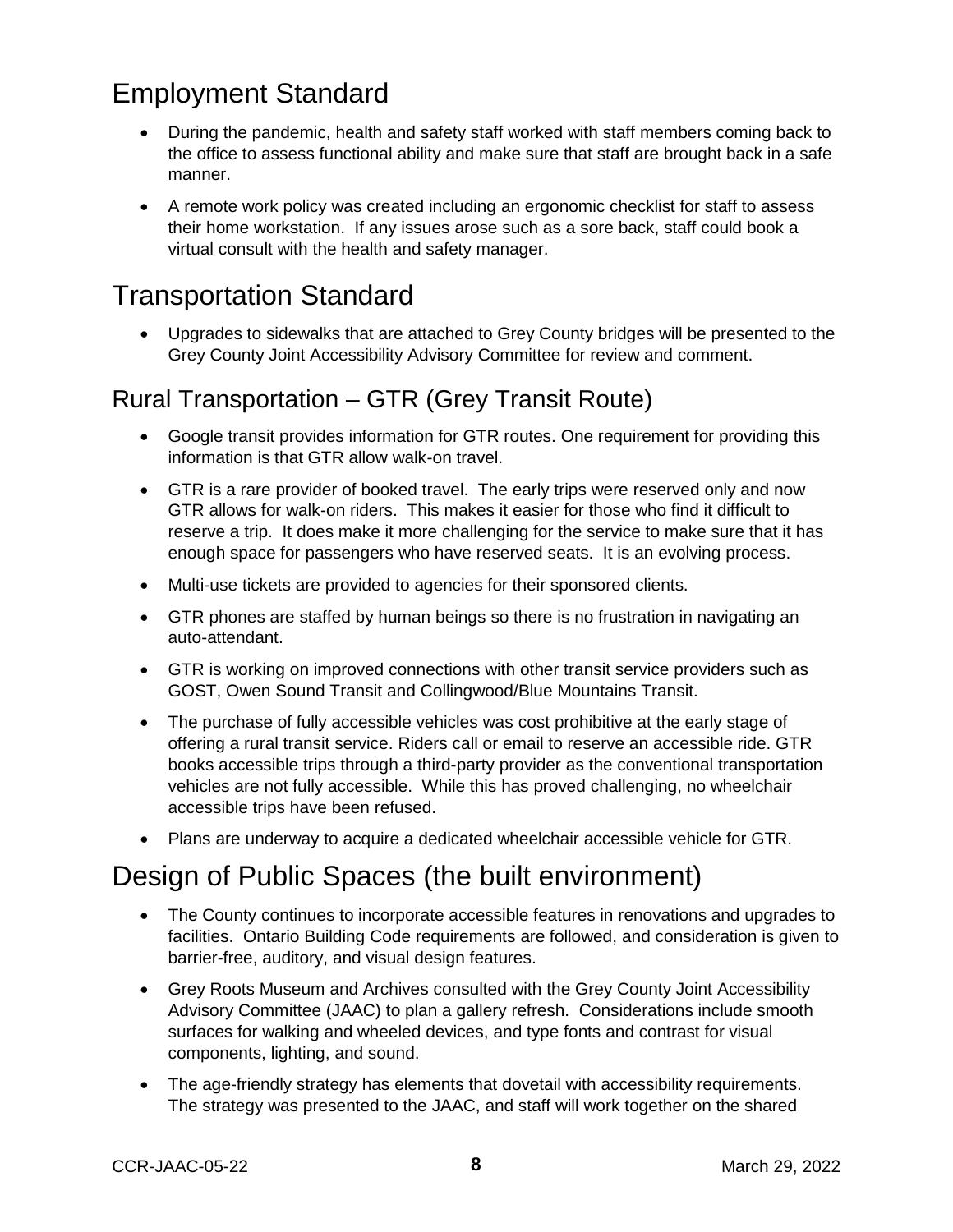aspects of this initiative.

- Staff presented Grey County's Recreational Trails Master Plan to the JAAC for review and comment and then returned in November 2021 to review trails upgrade considerations with the Committee.
- Trail improvements were made to eight forest properties. These included marking trails (blazing) to support wayfinding, removing brush and debris from trails and parking areas, providing consistent tread width, and marking locations for benches and extra trail signage.
- The online public trails database, Trailforks, was updated. This platform hosts trail data and provides users with destination planning, trail experience, navigation and safety information.

# Customer Service Standard

## Long-Term Care

- Facetime technology was used to connect residents with their families.
- Zoom and TEAMS platforms were used for family meetings, resident councils, and staff meetings.
- Clinic Connect is a communication tool that provides options to receive information by telephone, email, or text. The top two contacts for every resident can receive communications and outbreak alerts in the way they want to receive them.
- Residents and visitors used amplifiers at the window visit stations to improve hearing. Window visits had wheelchair accessible ramps and portable shelters to protect visitors from weather.
- An additional push button door opener was added at Lee Manor. These will also be installed at the other two homes.
- Sidewalks were levelled and expanded at Lee Manor to allow people to have more freedom of movement. There are now more walking paths and people can walk almost all the way around the home.
- Indoor visiting stations were created at all three homes that allow for wheelchairs and physical distancing.
- Outdoor visiting stations were set up in accessible areas.
- The Rotary Club built accessible sunshades for all three homes.
- During COVID restrictions, hairdressing, physiotherapy, occupational therapy, massage, and foot care services were provided to the residents in their rooms if required so that services were still accessible to the residents.
- The dining room was rearranged, and plexiglass was installed to make dining service accessible and distanced so residents could come out of their room and still enjoy a meal at a table.
- Programming was revamped and provided in small groups and per wing:
	- o Entertainment was arranged in the courtyards so the residents could be at the open windows to listen; some entertainers came in and some used Zoom.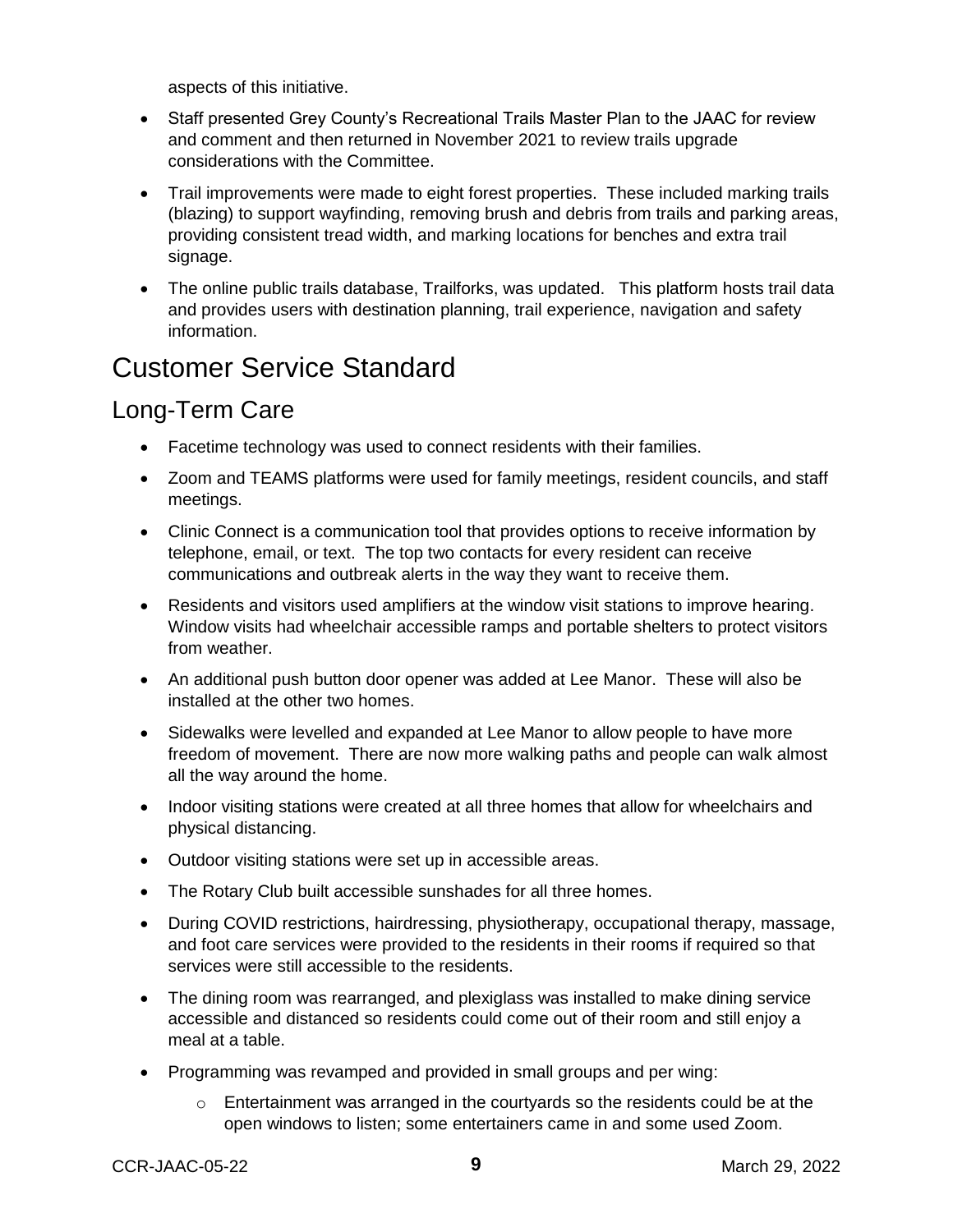- o Micro Tim Horton's locations were set up inside the homes.
- $\circ$  Instead of having residents travel to programs, programs came to the homes and travelled through the wings.
- o Virtual museum tours were done through Zoom.
- $\circ$  Rockwood Terrace set up a mini festival of lights in the auditorium as buses were no longer running to the Festival of Lights display.
- When the doctor couldn't come in, doctor's rounds were done virtually using OTN, a secure platform.
- Education to staff was provided both electronically and on paper.
- Isolation rooms were transformed at each home to make them accessible and include all required safety features

#### Administration Building

- Enhanced audio-visual equipment has been installed in the Grey County Council Chambers:
	- o Remote meeting participation used the Zoom platform.
	- o Meetings are recorded, close-captioned through Grey County's YouTube channel, and posted to Grey.ca.
	- o Assistive listening devices are available for in-person meetings in the Council Chambers
- Two meeting rooms have been equipped to provide enhanced hybrid meeting capabilities.

#### Grey Roots Museum & Archives

- With COVID capacity limits, staff implemented an online ticket system to control entry times. Visitors can also book tickets in person and staff provide telephone support to visitors having challenges with online booking.
- When Grey Roots was closed due to regulation, the website was updated, signage was put up, messaging went out on social media and press releases were used for reopening.
- Sanitation stations were placed throughout the museum at various heights and considered safety of children. There were signs that said hand sanitizer hurts your eyes – get help from parents.
- Some interactive displays were removed as they were difficult to sanitize.
- Due to capacity limits, the theatre was not used during the pandemic.
- There was increased awareness of visitors' auditory experience:
	- o Plexiglass around the visitor services desk made hearing challenging. White noise was reduced by turning off the water fountain in the foyer.
	- o A temporary exhibit had firefighting sound which was turned off to give increased awareness of auditory experiences.
	- $\circ$  In the Grey County gallery there is a lot of sound in the voices exhibit. A wall with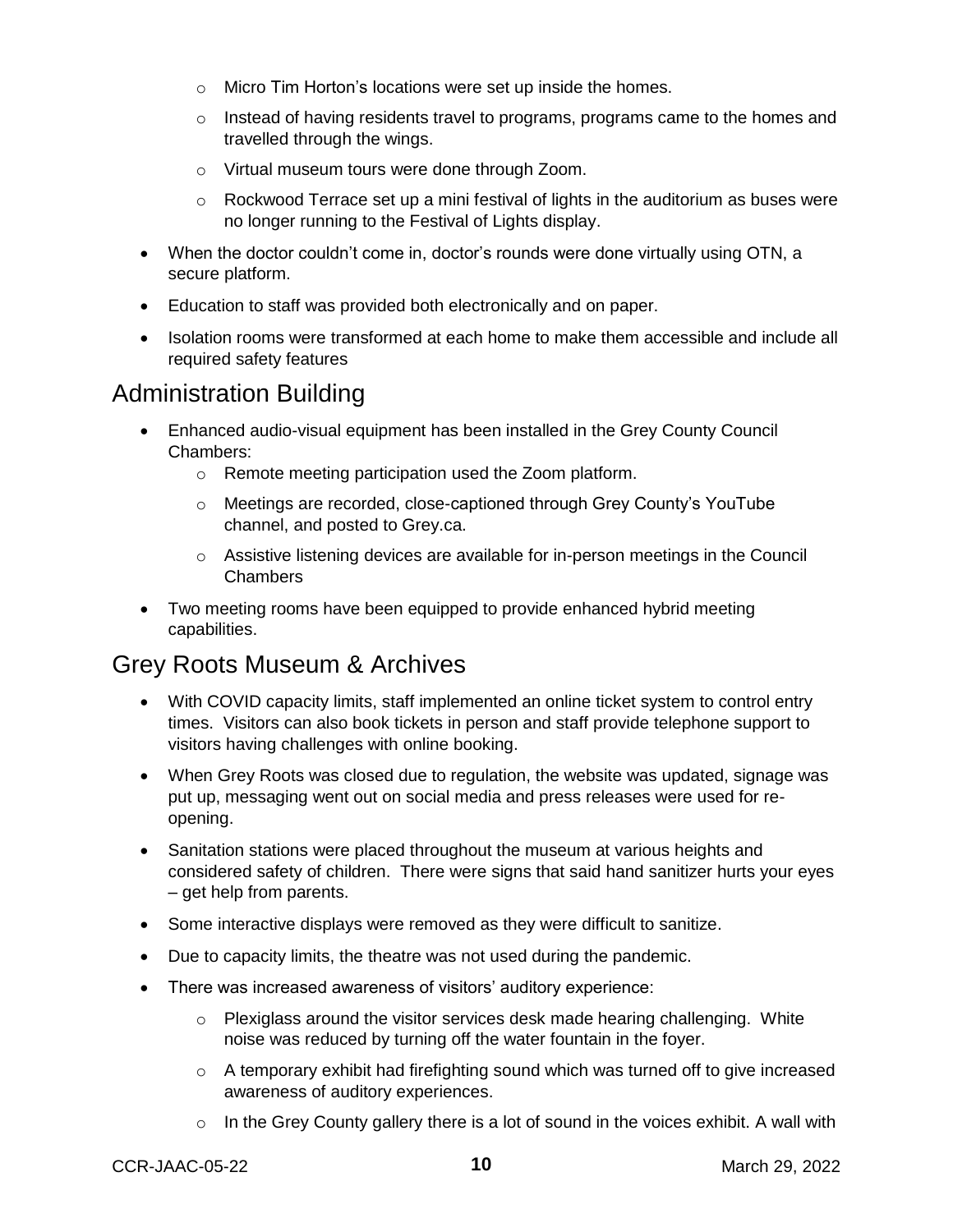circular listening tubes was removed and it will be repurposed in the children's gallery. This opened space and made the Grey County gallery more accessible.

- When buildings were restricted, the Moreston Heritage Village was opened for outside walking at no charge in the summer.
- Staff built a fence with a proper gate on the side of the main building so people could access the village without having to go through the main building. This also gave staff easier access.
- Online programming
	- $\circ$  Made by me kits: kids crafts (sewing, painting, various activities) for affordable purchase in a paper bag with instruction and videos that explained how to do the craft.
	- $\circ$  Archives spring and fall lectures series were held online. As a virtual experience, more people could attend from a wider geographic region. The lecture on quilting in the County had 600 views, some attended from as far away as Alberta. Many were attended by seniors.
- One exhibit had a font-size complaint. Staff redid the boards in a larger font. The new exhibit design approach allows for economic and easy changing of exhibit elements.

#### **Housing**

- Building closures due to COVID-19 led to operational changes:
	- o Applications for housing services were made available online.
	- o Many clients found telephone appointments easier to navigate.
	- $\circ$  Staff reached out to clients in different ways: email, phone, text. This change in service provision reduced the need for clients to physically come to the building.
	- $\circ$  Tenant services is reaching out and going to sites with a mobile debit machine so payments can be made on site.
- A budget line was added for accommodation requests to provide better support to tenants and saved tenants from searching for funding options. Staff were able to install additional grab bars or electronic door openers.
- Staff are following accessibility design standard for non-profit builds.
- Scooter rooms have been added to some of the buildings. This provides safe storage and charging for the scooters. Scooters are no longer taking up room in the hallway or in the apartment which makes it safer for mobility for everyone.
- Door operators have been put on some of the units that weren't fully barrier free apartments.

#### Social Services

- Due to the pandemic and building closures, processes for service delivery had to change:
	- o Contact with clients was done by phone, computer, email, text or Zoom.
	- o Clients were provided with tools to access services: refurbished computers,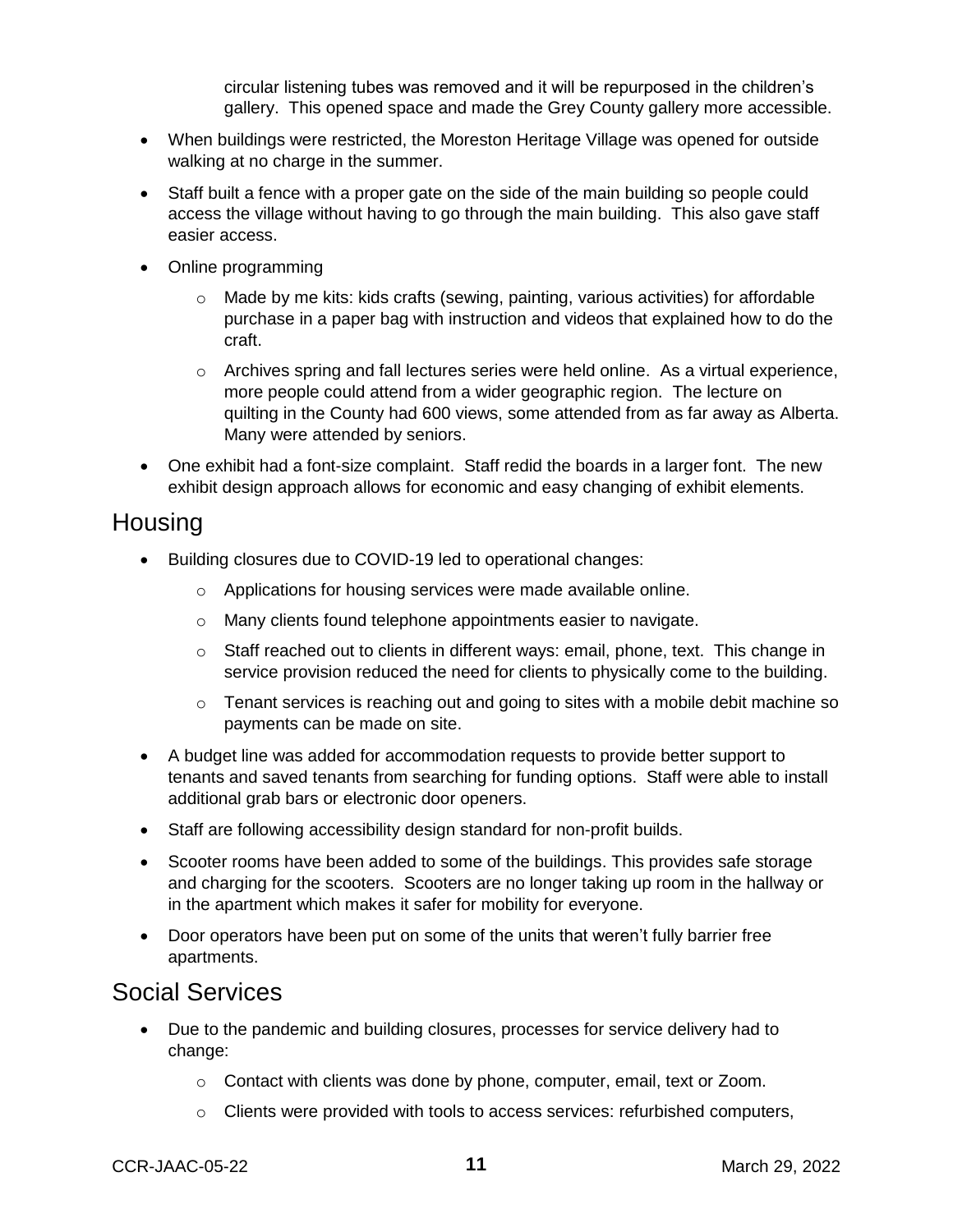telephones.

- $\circ$  Services moved to electronic document management, removing the need for paper documents. Information is accessible to both the workers and staff and is easily sent to the client by email if needed.
- $\circ$  Connect-to-text is a push-out system where staff send notifications to clients. This is used for providing information such as when a T5 will be available or messaging to connect with 211 for food security needs.
- During the closures, the social services staff repurposed the van program to move supplies such as PPE and cleaning supplies to various locations for long-term care and paramedic services, taking supplies to childcare centres, delivering cheques to the few clients who don't have reloadable payment cards, and supported community partners.
- Cameras were installed at satellite offices to provide additional security.
- EarlyON programming moved to online service provision so families could continue to receive support for speech and language, reading circle programs, and other services. This provided an increase of service as there was no need to socially distance and people who lived remotely had better access to services previously only provided in person.
- A virtual pilot program was started to provide mental health support to people by distributing computers and working at arm's length remotely.
- Emergency management processes included a COVID lens:
	- o How to set up an evacuation centre.
	- o Staff reached out to motels for isolation accommodation.
	- $\circ$  Staff planned to set up an isolation centre at Sydenham campus if needed.
	- o Staff looked at what to do if there was a fire in an apartment building and situations of that nature where people would need to be transported and housed while maintaining social distancing.
- Where no other option for transportation was available, changes were made to the social services van to ensure safety and accessibility: barriers were placed between seats, PPE was available, and extra cleaning was done.
- The childcare team worked with the childcare operators and provided extra funds from the province to help them meet the frequent changes and increased demands brought by the pandemic.

#### Provincial Offences

- COVID led to new provisions where individuals with visual or hearing impairment were unable to use Zoom or didn't have access to a phone or computer, the matter is adjourned to a later date for an in-person court date.
- Individuals can contact the group email to discuss accessibility needs.
- Justices have been accepting hearings where nobody appears in person, and everything is done in writing.
- Over the phone payments are now accepted by credit and debit.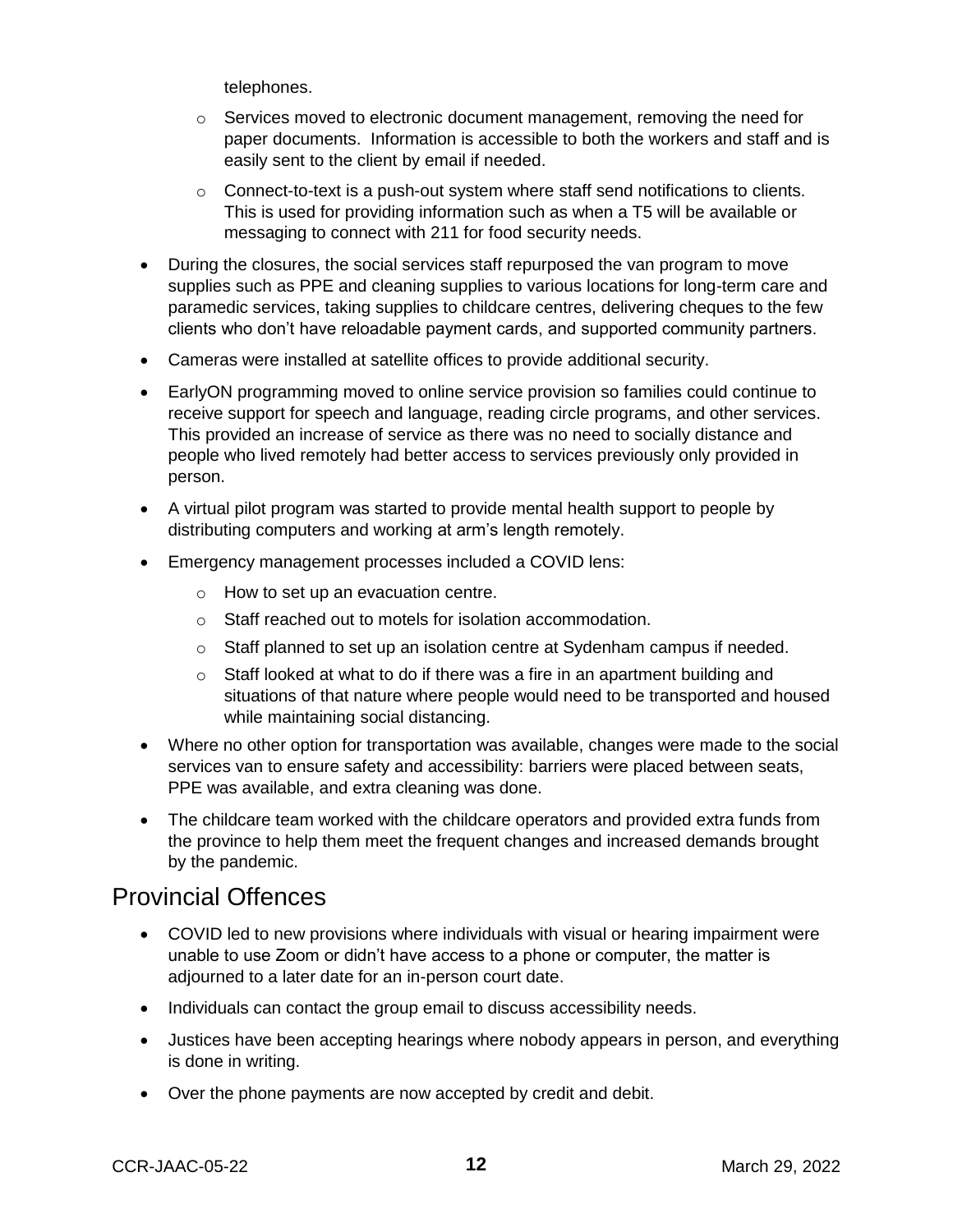- Electronic signatures are now accepted on trial requests, court paperwork and court documents. This works in conjunction with a Zoom court appearance or if someone is requesting an extension on their fine payment
- Documents can now be commissioned over Zoom.

#### Economic Development and Tourism

- The Sydenham Campus is being updated to meet all accessibility requirements and includes new entrances, washrooms, additional parking, and installation of long dooropening bars. A boardroom has been set up with small-scale audio-visual equipment similar to the setup in Council Chambers.
- Business Enterprise Centre (BEC) services give clients the option to have virtual sessions which removes transportation and scheduling barriers.
- Virtual training will continue and will be available in a hybrid model when in-person programming returns.
- An ambassador program has been created that allows students and other municipal partners to help residents and visitors better understand outdoor areas and be prepared for the journey or receive suggested alternatives.
- Digital maps on County websites provide stories and itineraries which are also available in alternate format.
- Online forms are now available for Sydenham Campus rentals.
- Launchpad built an accessible picnic table for the Sydenham Campus.

# Other Accessibility Projects and Goals

## Map of Accessible Municipal Buildings

• This collaborative project has progressed slowly. Grey County IT/GIS staff created a submission form to allow the local municipalities to enter data consistently. This project will continue as a living project that will expand as local municipalities submit information. It is anticipated to be available on local municipal websites in the next planning period.

## Accessibility Support for Local Municipalities

- The Administrative and Accessibility Coordinator provides support and information sharing to the member municipalities and shares information and ideas with the two local municipalities who have their own accessibility advisory committee.
	- o Provided accessibility program grant information
	- o Forwarded information and learning opportunities
	- o Assisted with interpretation of accessibility legislation
- The Administrative & Accessibility Coordinator shares information through membership with the Ontario Network of Accessibility Professionals and the South-West Accessibility Group.

## Develop an Annual Accessibility Budget for Internal Projects